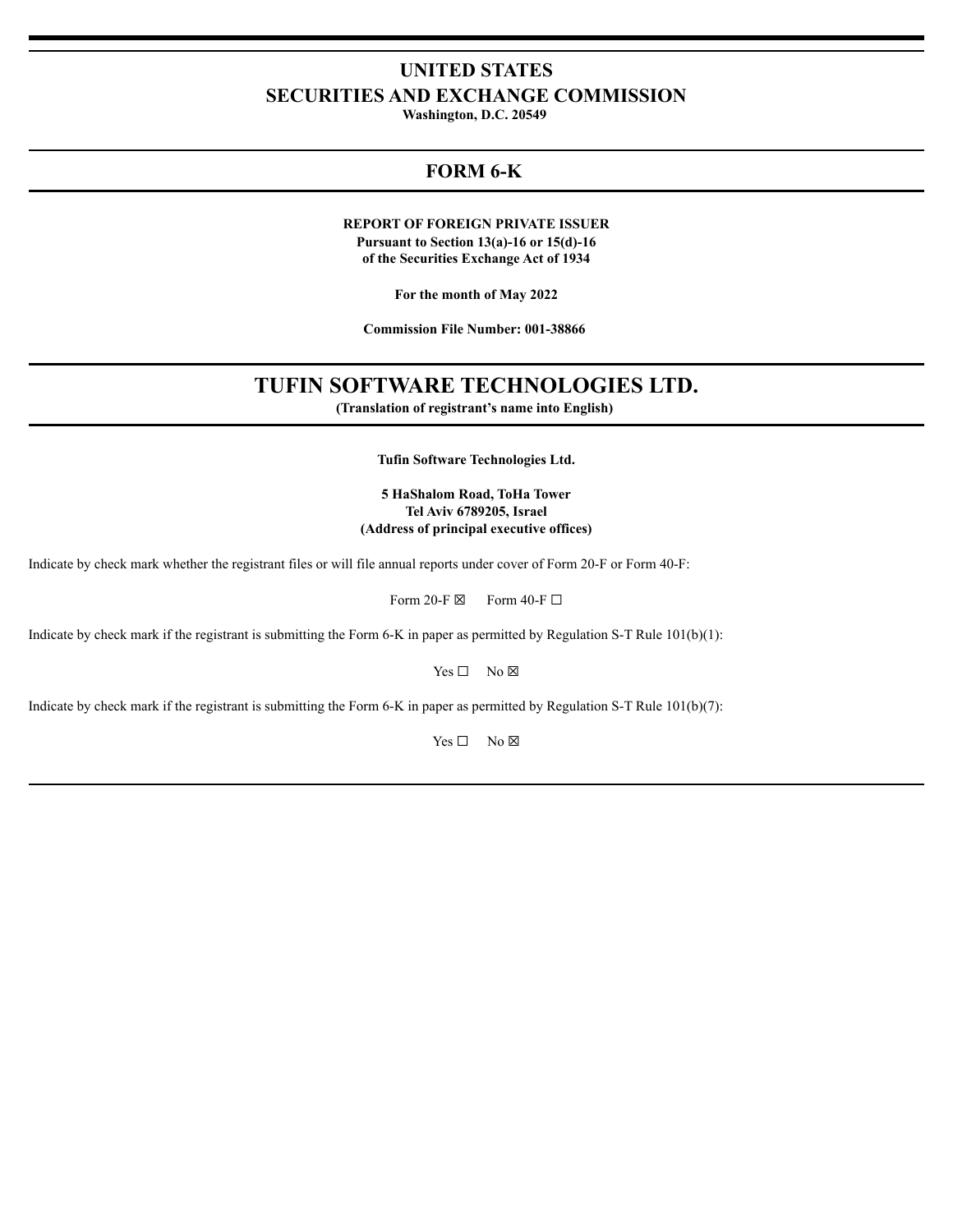#### **CONTENTS**

Tufin Software Technologies Ltd. (the "Company") will hold a special general meeting of its shareholders on June 7, 2022 at 6:00 p.m. Israel Time (11:00 a.m. Eastern Time) at the principal executive offices of the Company, located at 5 HaShalom Road, ToHa Tower, Tel Aviv, Israel 6789205, with a record date of May 9, 2022 (the "Record Date"). The Company intends to furnish copies of a proxy statement, describing the various matters to be voted on at the meeting, along with a proxy card and other documents to the United States Securities and Exchange Commission (the "SEC") on Form 6-K prior to the Record Date and will distribute the proxy statement and proxy card to all shareholders of record after the Record Date.

A copy of the Notice of Special General Meeting is furnished as Exhibit 99.1 with this Report of Foreign Issuer on Form 6-K.

### **CAUTIONARY NOTE REGARDING FORWARD-LOOKING STATEMENTS**

Information provided in this Report of Foreign Private Issuer on Form 6-K contains forward-looking statements, within the meaning of the safe harbor provisions of the Private Securities Litigation Reform Act of 1995, Section 27A of the Securities Act of 1933, as amended, and Section 21E of the Exchange Act that involve risks and uncertainties. Forward-looking statements include, but are not limited to: statements about the expected timing of the acquisition, the satisfaction or waiver of any conditions to the proposed acquisition, and about the Company's business and future prospects. In this context, forward-looking statements often contain words such as "expect," "anticipate," "intend," "plan," "believe," "could," "seek," "see," "will," "may," "would," "might," "potentially," "estimate," "continue," "expect," "target" and similar expressions or the negatives of these words or other comparable terminology that convey uncertainty of future events or outcomes. Forward-looking statements are subject to risks and uncertainties that may cause actual results to differ materially from those expressed or implied by the forward-looking statements contained herein, including, but not limited to: (1) the Company may be unable to obtain required regulatory approvals or satisfy other conditions to the closing of the proposed merger; (2) the proposed merger may involve unexpected costs, liabilities or delays; (3) the occurrence of any event, change or other circumstances that could give rise to the termination of the merger agreement; (4) the ability to recognize benefits of the proposed merger; (5) risks that the proposed merger disrupts current plans and operations and the potential difficulties in employee retention as a result of the proposed merger; (6) impact of the merger on relationships with the Company's commercial counter-parties, including, but not limited to, its distribution partners, (7) the significant transaction costs associated with the proposed merger and (8) other risks that may imperil the consummation of the merger, which may result in the merger not being consummated within the expected time period or at all. These forward-looking statements speak only as of the date on which such statements are made and the Company undertakes no obligation to update any forward-looking statement, whether as a result of new information, future events or otherwise. For additional information about other risks to which the Company is subject, please see the Company's filings or furnishings, as applicable, with the SEC, including its most recent annual report on Form 20-F and subsequent Reports of Foreign Private Issuer on Form 6-K.

2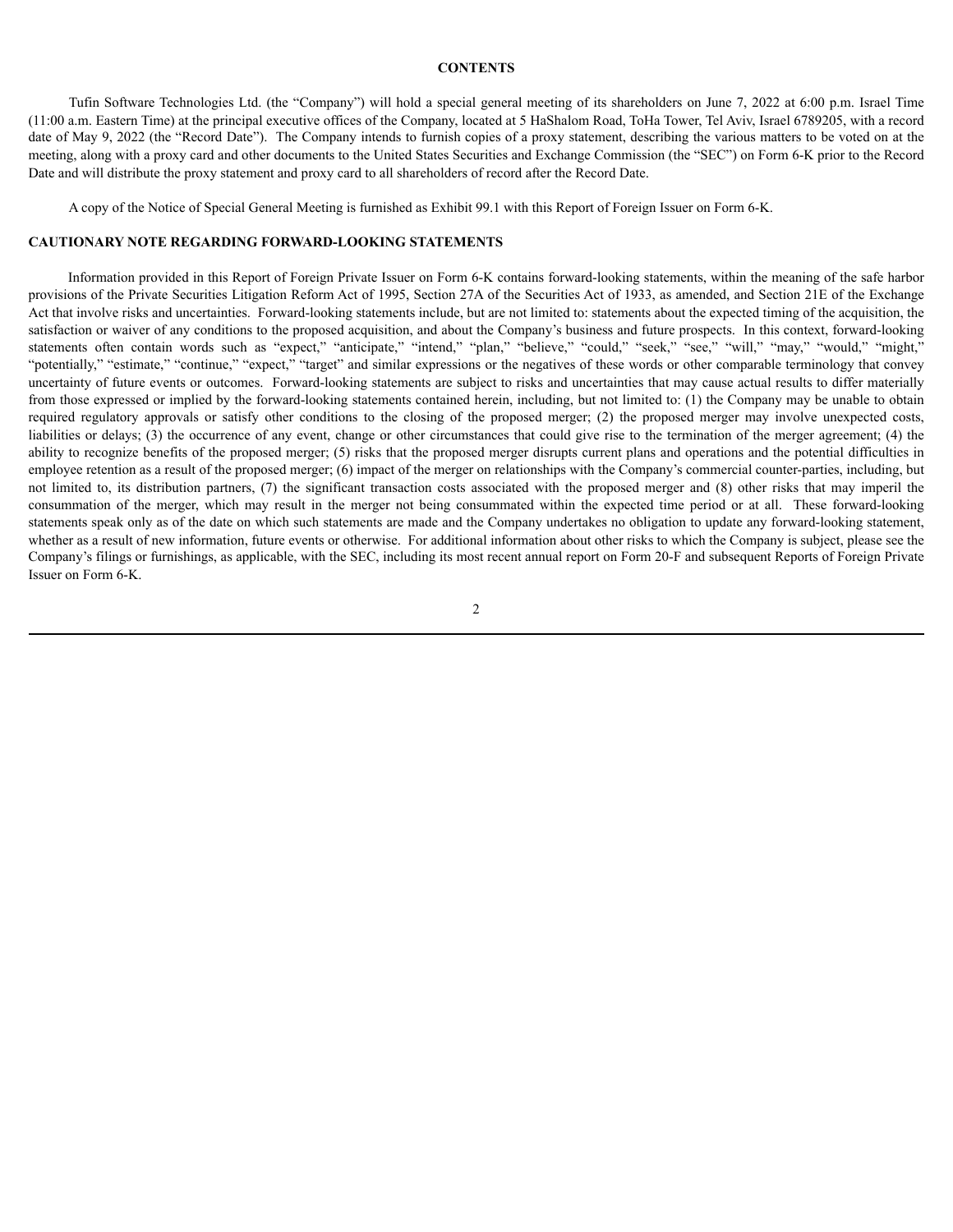### **ADDITIONAL INFORMATION AND WHERE TO FIND IT**

In connection with the proposed merger, the Company intends to submit relevant materials to the SEC and other governmental or regulatory authorities, including a proxy statement and form of proxy card. INVESTORS ARE URGED TO READ THESE MATERIALS CAREFULLY AND IN THEIR ENTIRETY WHEN THEY BECOME AVAILABLE BECAUSE THEY WILL CONTAIN IMPORTANT INFORMATION ABOUT THE COMPANY AND THE MERGER. The proxy statement, proxy card and certain other relevant materials (when they become available) and any other documents submitted by the Company to the SEC may be obtained free of charge at the SEC's website at http://www.sec.gov. Investors are urged to read the proxy statement and the other relevant materials carefully and in their entirety when they become available before making any voting or investment decision with respect to the merger.

This Report of Foreign Private Issuer on Form 6-K is hereby incorporated by reference in the Company's registration statements on Form F-3 (File No. 333-239715) and Form S-8 (File Nos. 333-231985, 333-237291, 333-253994 and 333-264612).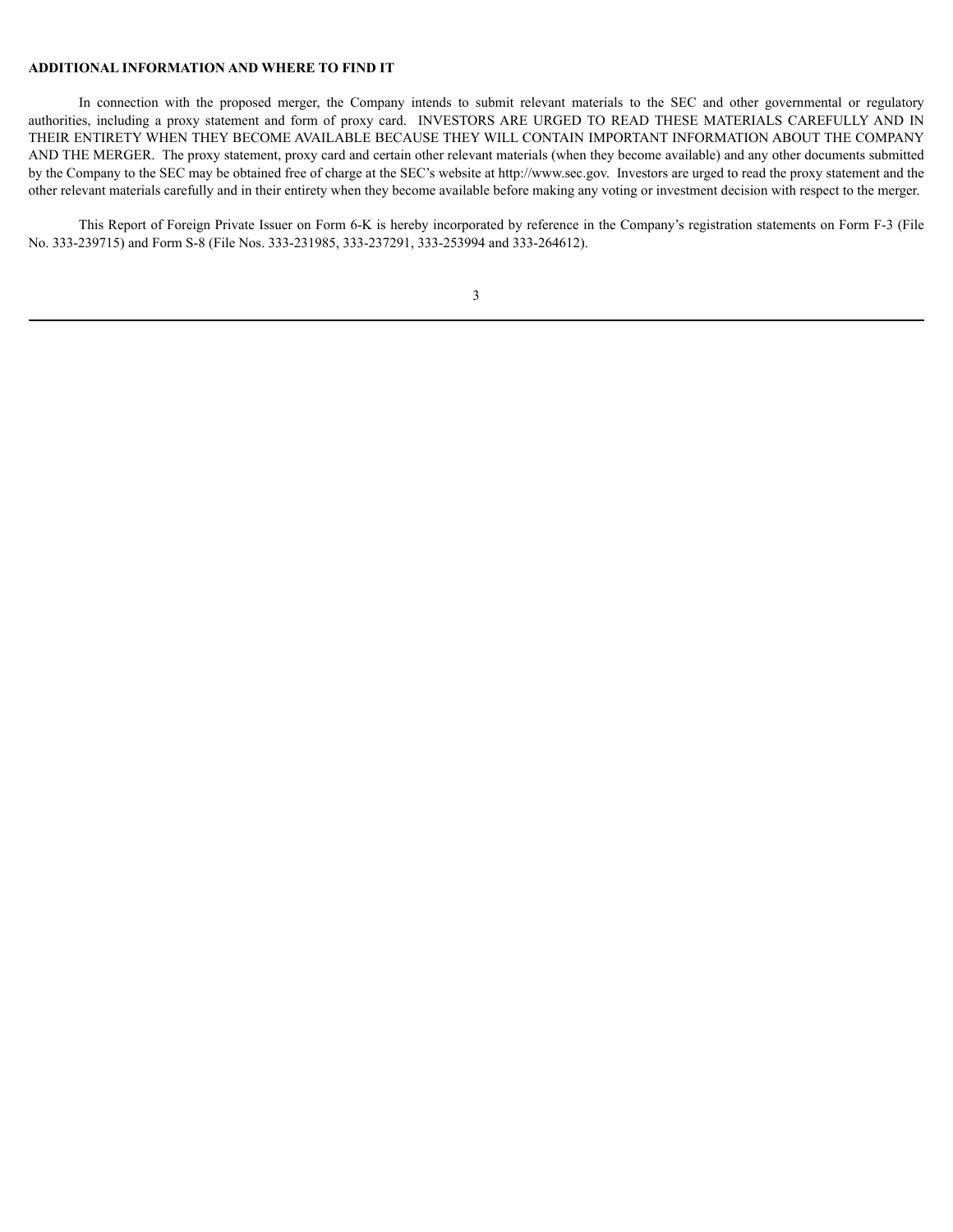# **SIGNATURES**

Pursuant to the requirements of the Securities Exchange Act of 1934, the registrant has duly caused this report to be signed on its behalf by the undersigned, hereunto duly authorized.

TUFIN SOFTWARE TECHNOLOGIES LTD.

By: /s/ Reuven Kitov

Name:Reuven Kitov Title: CEO & Chairman of the Board of Directors

Date: May 3, 2022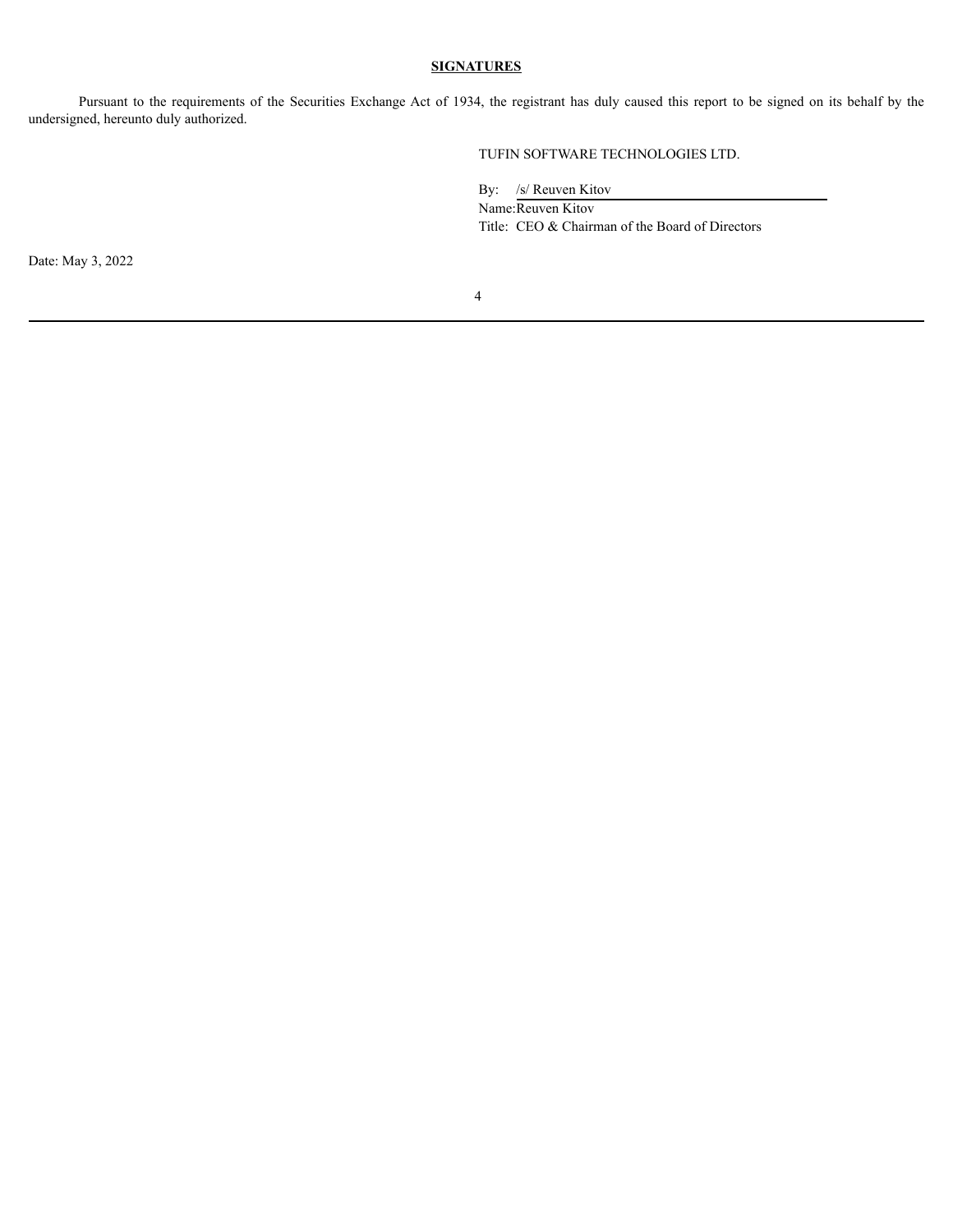Exhibit Description [99.1](#page-5-0) Notice of Special General Meeting of Shareholders of Tufin Software [Technologies](#page-5-0) Ltd., published on May 3, 2022 5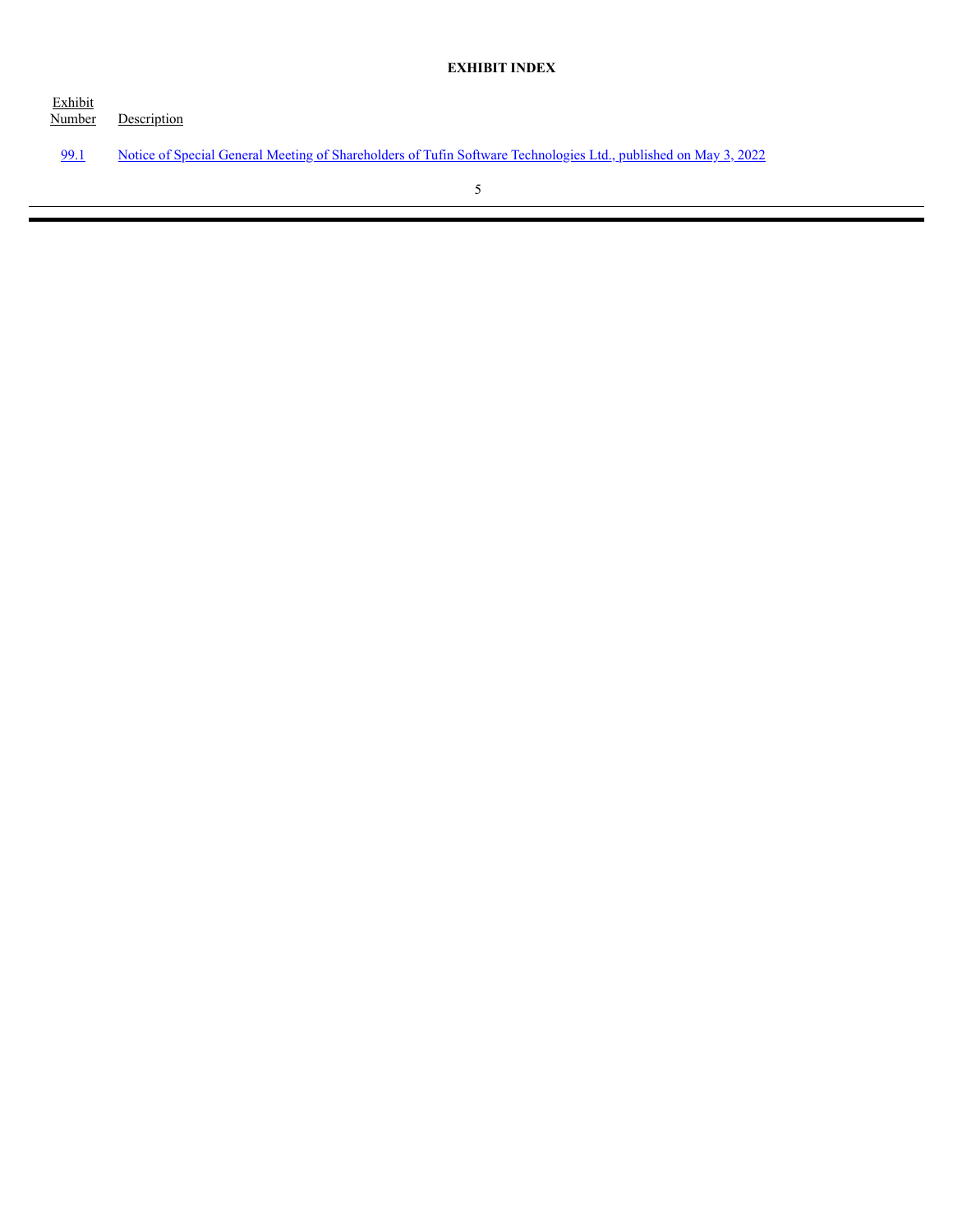**Exhibit 99.1**

<span id="page-5-0"></span>

### **TUFIN SOFTWARE TECHNOLOGIES LTD.**

### **5 HaShalom Road, ToHa Tower Tel Aviv 6789205, Israel**

### **NOTICE OF SPECIAL GENERAL MEETING OF SHAREHOLDERS**

## **TO BE HELD ON JUNE 7, 2022**

Notice is hereby given that a special general meeting of shareholders (the "special general meeting" or the "meeting") of Tufin Software Technologies Ltd., a company organized under the laws of the State of Israel ("Tufin" or the "Company"), will be held on June 7, 2022, at 6:00 p.m. Israel Time (11:00 a.m. Eastern Time), at the principal executive offices of Tufin, located at 5 HaShalom Road, ToHa Tower, Tel Aviv, Israel 6789205.

As previously announced, Tufin entered into an Agreement and Plan of Merger, dated as of April 5, 2022, a copy of which was attached as Exhibit 99.1 to Tufin's Report of Foreign Private Issuer on Form 6-K that was furnished to the U.S. Securities and Exchange Commission (the "SEC") on April 6, 2022 (as it may be amended from time to time, the "merger agreement") with Talon MidCo 3 Limited, a private company incorporated in England and Wales ("Buyer"), and Talon Merger Sub Ltd., a company organized under the laws of the State of Israel and a wholly owned subsidiary of Buyer ("Merger Sub"), pursuant to which, subject to the satisfaction or waiver of the conditions set forth therein, Merger Sub will merge with and into Tufin, with Tufin surviving the merger (the "surviving company") and becoming a direct wholly owned subsidiary of Buyer (the "merger"). Buyer and Merger Sub are subsidiaries of investment funds (the "T/R Funds") advised by Turn/River Capital Management LP, a U.S.-based private equity firm ("Turn/River").

The meeting will be held for the following purposes:

- 1. **The Merger Proposal**. To approve (a) the merger agreement; (b) the merger itself; (c) the consideration to be received by the shareholders of Tufin in the merger, consisting of \$13.00 per share in cash, without interest and less any applicable withholding taxes, for each ordinary share, par value NIS 0.015 per share, of Tufin (each, a "Tufin ordinary share") owned immediately prior to the effective time of the merger (the "merger consideration"); (d) the cancellation of all outstanding equity awards of Tufin and the treatment thereof in accordance with the terms of the merger agreement; and (e) all other transactions and arrangements contemplated by the merger agreement. We refer to these proposals collectively as the "merger proposal."
- 2. **The Adjournment Proposal.** To approve the adjournment of the meeting to a later date or dates, if necessary, to solicit additional proxies if there are insufficient votes to approve the merger proposal at the time of the meeting. We refer to this proposal as the "adjournment proposal."

Your shares can be voted at the special general meeting only if you are present or represented by a valid proxy or proxy card. Only shareholders of record as of the close of business on May 9, 2022, the record date, are entitled to notice of the meeting and to vote at the meeting or any adjournment, postponement or other delay thereof. You are also entitled to vote at the meeting if you hold Tufin ordinary shares through a bank, broker or other nominee which is one of our shareholders of record at the close of business on May 9, 2022, or which appears in the participant listing of a securities depository on that date. Even if you plan to attend the special general meeting, we request that you submit your proxy or voting instruction form in advance.

Tufin's board of directors (the "Board"), after considering the factors to be more fully described in the proxy statement, has unanimously (i) determined that the terms of the merger agreement and the merger and the other transactions contemplated by the merger agreement (collectively, the "transactions") are fair to, and in the best interests of, Tufin shareholders; (ii) determined that, considering the financial position of the merging companies, no reasonable concern exists that the surviving company will be unable to fulfill the obligations of Tufin to its creditors; and (iii) authorized and approved in all respects, the merger agreement, the delivery and performance of the merger agreement and the consummation of the transactions, upon the terms and subject to the conditions set forth in the merger agreement. Accordingly, the Board unanimously recommends that you vote (1) "FOR" the merger proposal and (2) "FOR" the adjournment proposal, which will be described in a proxy statement to be made available to Tufin shareholders in connection with the meeting.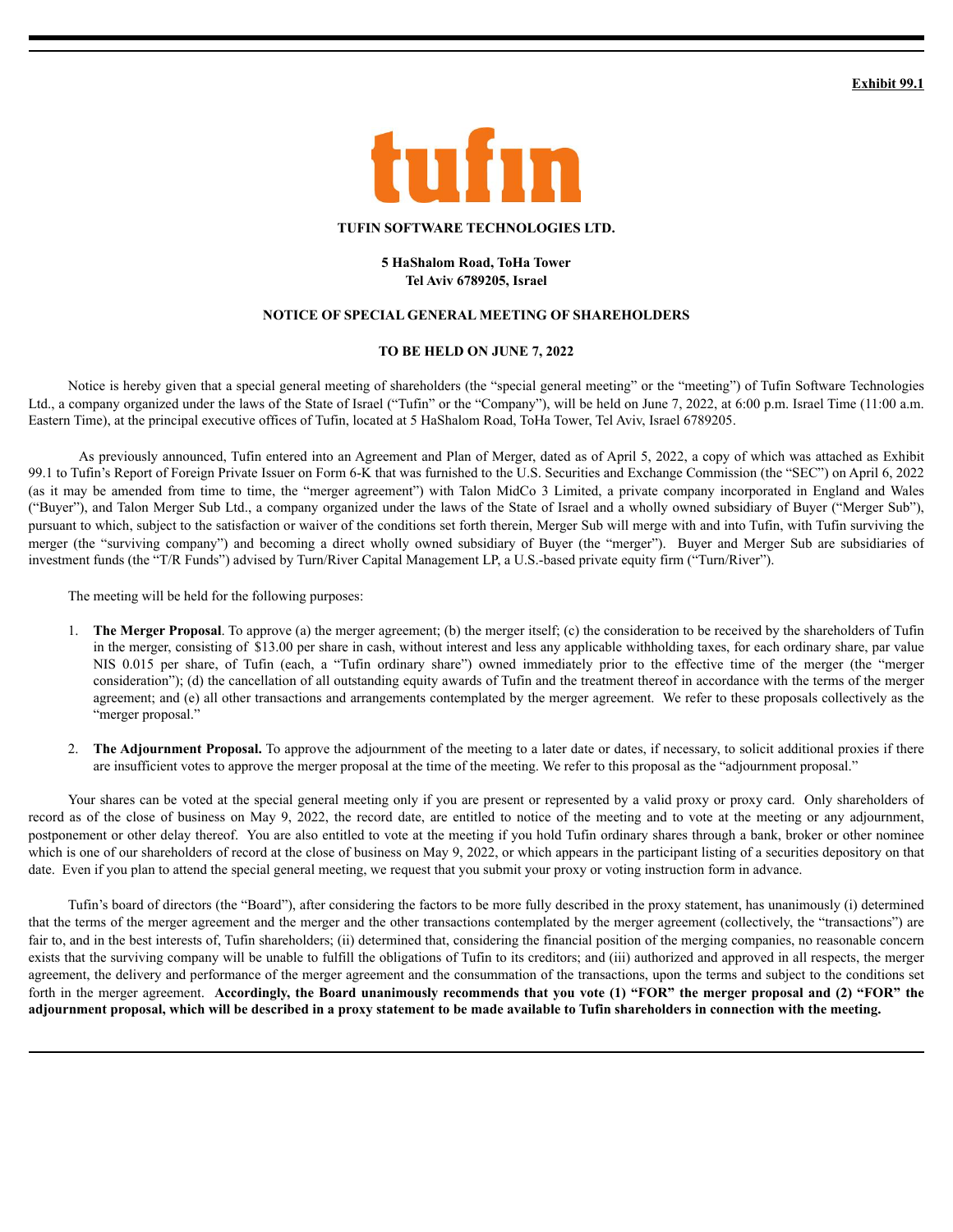Your vote is very important, regardless of the number of Tufin ordinary shares that you own. The approval of each of the merger proposal and the adjournment proposal requires the affirmative vote of the holders of at least a majority of the ordinary shares of Tufin represented at the special general meeting (or any adjournment or postponement thereof), in person, by proxy or by electronic voting, and voting on such proposal (excluding abstentions and broker nonvotes). In the case of the merger proposal, the foregoing majority must be achieved after excluding any votes of Tufin ordinary shares held by (a) Buyer, Merger Sub or any person or entity holding, directly or indirectly, 25% or more of the total outstanding voting power of Buyer or Merger Sub, or the right to appoint 25% or more of the directors of Buyer or Merger Sub; (b) a person or entity acting on behalf of Buyer, Merger Sub or a person or entity described in clause (a) above; or (c) a family member of, or an entity controlled by, Buyer, Merger Sub or any of the foregoing.

The presence (in person, by proxy or by electronic voting) of any two or more shareholders holding, in the aggregate, at least one-third of the voting rights in the Company constitutes a quorum for purposes of the meeting. If a quorum is not present within 30 minutes from the time appointed for the meeting, the meeting will stand adjourned either (a) to the same day in the following week at the same time and place (in which case Tufin will not be obligated to give notice to the shareholders of the adjourned meeting), or (b) to such other day, time and place as the Board may indicate in a notice to the shareholders (which may be earlier or later than the date pursuant to clause (a) above). At such adjourned general meeting any number of shareholders shall constitute a quorum for the business for which the original general meeting was called.

If you are a record shareholder, your signed proxy card must be received at our offices at least six hours prior to the designated time for the special general meeting (i.e., by 12:00 p.m. Israel Time (5:00 a.m. Eastern Time) on June 7, 2022) to be validly included in the tally of Tufin ordinary shares voted at the special general meeting. If submitted to our proxy tabulator, Broadridge Financial Solutions, Inc., located at 51 Mercedes Way, Edgewood, NY 11717, a signed proxy card must be received by 11:59 p.m. Eastern Time on June 6, 2022 (i.e., 6:59 a.m. Israel Time on June 7, 2022) to be counted towards the tally of Tufin ordinary shares so voted. In the alternative, a proxy card may be presented in person to the chairperson of the special general meeting at such meeting in order to be counted towards the tally of votes at the meeting. If you are a registered shareholder and attend the special general meeting, you may vote in person, and if you so vote, your proxy will not be used.

If your Tufin ordinary shares are held in a stock brokerage account or by a bank, broker or other nominee, you are considered the "beneficial holder" of the Tufin ordinary shares held for you in what is known as "street name." If that is the case, you may instruct your bank, broker or other nominee how to vote by completing and returning the voting instruction form provided by your bank, broker or other nominee, or by providing voting instructions via the internet (at *www.proxyvote.com*) or via telephone (as per the directions on the enclosed voting instruction form). If you plan to attend the meeting and vote in person, you will be required to present a "legal proxy" from your bank, broker or other nominee, along with an account statement showing ownership of your Tufin ordinary shares as of the record date, in order to be given a ballot to vote the shares in person at the meeting.

In accordance with the Israeli Companies Law, 5759-1999, and the regulations promulgated thereunder, a shareholder may submit a written position statement in English to us, expressing its position on the merger proposal and the adjournment proposal, no later than May 31, 2022, at the following address: Tufin Software Technologies Ltd., 5 HaShalom Road, ToHa Tower, Tel Aviv 6789205, Israel, Attn: Ms. Noa Farkas Gluck, General Counsel. We will publish timely delivered position statements by way of furnishing a report on Form 6-K to the SEC.

Additionally, in accordance with, and subject to, the provisions of the Companies Law and the regulations promulgated thereunder, certain of our shareholders may present proposals for consideration at the meeting by submitting their proposals in writing to the Company no later than May 10, 2022, provided that such proposal is appropriate for consideration by shareholders at the meeting. Such proposals should be submitted in writing to us at the following address: Tufin Software Technologies Ltd., 5 HaShalom Road, ToHa Tower, Tel Aviv 6789205, Israel, Attn: Ms. Noa Farkas Gluck, General Counsel. If the Board determines that a shareholder proposal has been duly and timely received and is appropriate for inclusion in the agenda of the meeting, we will publish a revised agenda for the meeting in accordance with the provisions of the Companies Law and the regulations promulgated thereunder by way of issuing a press release or furnishing a report on Form 6-K to the SEC. However, the record date for the meeting will not change.

2